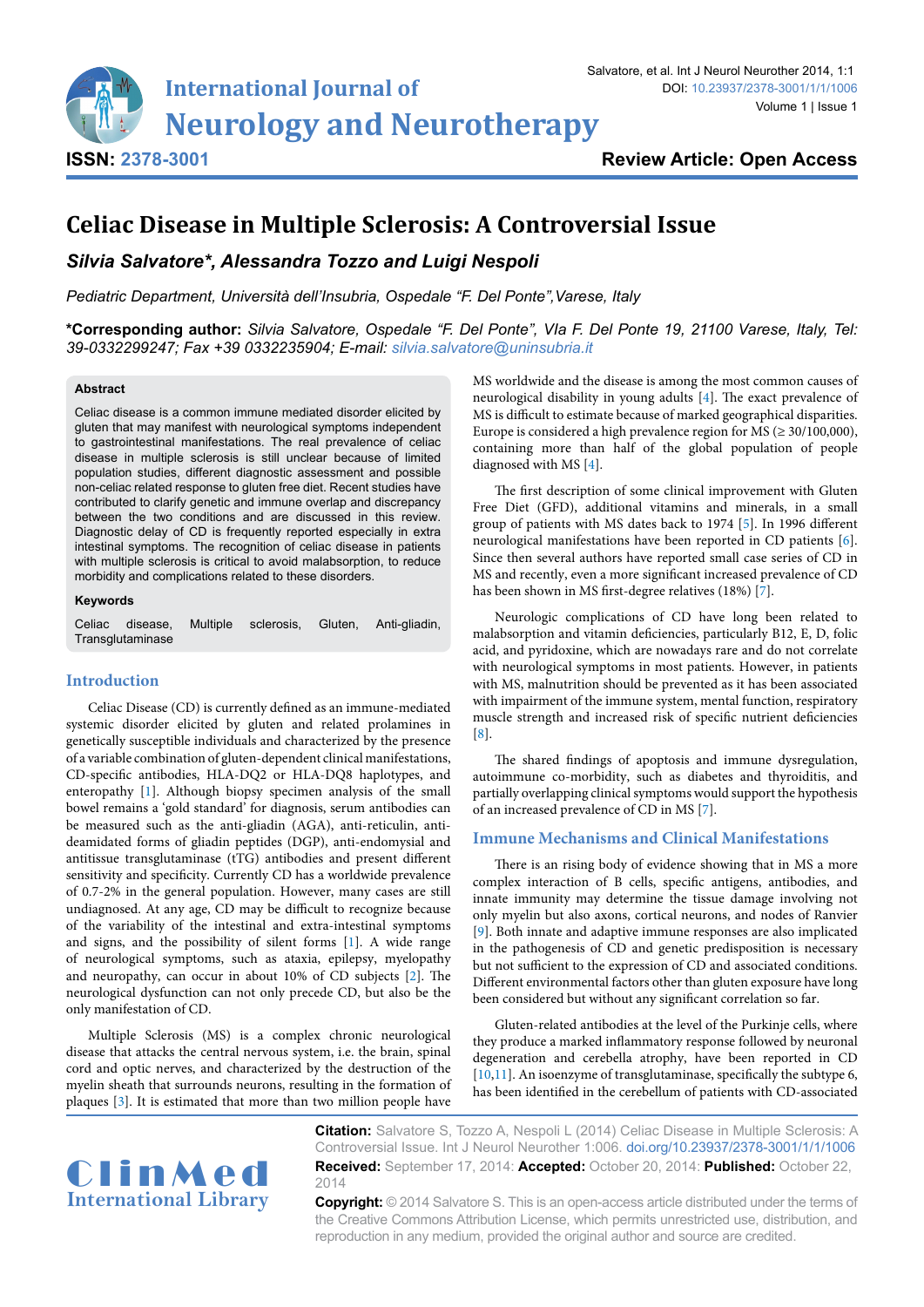ataxia [\[12\]](#page-2-11). Anti-neuronal antibodies have been demonstrated in a population of adult patients with CD and neurological symptoms [[13](#page-2-12)]. Moreover, a proportion of patients with neurological symptoms have reported clinical benefit on GFD. Conversely, other studies have not confirmed an increased prevalence of CD in patients with MS [[14](#page-2-13)[-18](#page-2-14)]. This discrepancy in the literature may be related to different factors: the small samples of MS population screened for CD, the heterogeneous antibodies pattern used to identify CD, the lack of intestinal biopsy, in some patients, to confirm the diagnosis of CD, the possible clinical benefit of GFD in gluten-sensitive, but not celiac patients.

The absence of gastrointestinal symptoms is not a new finding [[19](#page-2-15)] but is now increasingly common in CD, and, particularly in patients with MS, cannot be used to rule out the diagnosis of CD. The cost-benefit of an early screening of CD in MS is currently unclear.

In the MS-CD patient, the interaction between MS- and CDrelated inflammatory processes may result in a strong increased expression of T-bet with an amplification of Th1 immune response [[20](#page-2-16)].

Lymphocytic infiltration in the cerebellum, mesencephalon, posterior columns, and peripheral nervous system has been described in CD [\[2\]](#page-2-9). A possible direct neurotoxic action of gluten or antigliadin antibodies has been hypothesized in genetically susceptible individuals [\[6\]](#page-2-2). In one pediatric study, magnetic resonance imaging detected unilateral and bilateral T2-hyperintensive white-matter lesions of different localization and degrees of intensity, varying between smaller spot and larger flat lesions, in 15 out of 75 (20%) CD patients, without a correlation with dietary compliance or neurologic or electroencephalographic abnormalities. None of these patients had neurologic symptoms at examination or a history of perinatal problems such as prematurity or asphyxia [\[21\]](#page-2-17). Risk factors, immune relation and prognostic value of these lesions are still unclear and need to be elucidated in additional longitudinal studies [\[21\]](#page-2-17). However, compared to MS, lesions in CD seem more peripherally situated and often confluent, with ataxia as a prominent feature [[22](#page-2-18)].

In 1996 positive AGA antibodies were reported in more than 50% of subjects with neurological dysfunction of unknown cause, but because the diagnosis of CD was not confirmed by histological findings this "phenomenon" was labelled as "gluten sensitivity" [\[6\]](#page-2-2). In 2000 tissue transglutaminase was identified as specific auto-antigen of CD and nowadays tTG represents the most reliable diagnostic test for CD [[1](#page-2-8)]. In the last years deamidated gliadin peptides have shown higher specificity for the diagnosis of CD compared to the "old" gliadin antibodies. All earlier studies, which select patients to submit to intestinal biopsy based on "old" AGA and EMA antibodies, are thus only partially comparable with the recent ones.

Nevertheless, positive DGP, and specifically the IgG class, may also occur in non-celiac gluten hypersensitivity which has increasingly been reported. Intestinal and extra intestinal symptoms, response to gluten free diet, and positive HLA-DQ2 (in 50% of these patients) may be present in this other disorder of the "gluten spectrum" [[23](#page-2-19)], although immune (anti-endomysial and tTG negative tests) and histological features, such as normal villi and lamina propria, differentiate non-CD gluten hypersensitivity from CD [\[24,](#page-2-20)[25](#page-2-21)]. The exact prevalence, natural history and association with neurological manifestations in this "new" entity are currently unknown. Interestingly, symptoms of non-CD gluten hypersensitivity may include abdominal pain, rash, diarrhea, tingling and/or numbness in hands and feet, fatigue, and musculoskeletal pain, headache, mental confusion, as well as more severe neurologic and psychiatric conditions including schizophrenia and cerebella ataxia [\[23\]](#page-2-19).

The influence of MS treatment on celiac antibody expression has never been fully explored but must be considered in immune suppressed patients. Total serum IgA should be quantified in each patient because IgA deficiency, which is more common in CD compared to the general population, may cause negative IgA AGA, EMA, DGP and tTG test. Lastly, because the presence of antibodies is <span id="page-1-0"></span>**Table 1**: Association between CD or MS and HLA .

| <b>Disease</b>     |      | HLA Encoded by                                                                                                       |  |
|--------------------|------|----------------------------------------------------------------------------------------------------------------------|--|
| CD                 | DO8. | DQ2 HLA-DR3-DQA1*0501-DQB1*0201 or<br>HLA-DR11-DQA1*0505 DQB1 0301/DR7-DQA1*0201<br>DQB1 0202<br>DQA1*0301-DQB1*0302 |  |
| MS<br>Sardinian MS | DR2  | DRB1*1501-DQB1*0602<br>DRB1*0301-DQA1*0501-DQB1*0201 or<br>DRB1*0405-DQA1*0501-DQB1*0301                             |  |

<span id="page-1-1"></span>**Table 2**: Association among CD, MS, single nucleotide polymorphism and gene regions.

|    | Disease Single Nucleotide Gene region<br>Polymorphism<br>(SNP) |                                                         | Reference        |
|----|----------------------------------------------------------------|---------------------------------------------------------|------------------|
| CD | rs1678542                                                      | between B4GALNT1 and OS9 genes [31]                     |                  |
| MS | rs703842<br>rs12368653                                         | 3' UTR of the METTL1 gene<br>AGAP2 gene or CYP27B1 gene | [32]<br>[33, 34] |

<span id="page-1-2"></span>**Table 3**: Association among CD, MS and other autoimmune disorders and gene variants.

| <b>Diseases</b>                      | Gene variants                             |  |
|--------------------------------------|-------------------------------------------|--|
| Crohn's disease, psoriasis<br>and MS | IL23R, IL12B, PTGER4, JAK2, KIF21B, STAT3 |  |
| CD, rheumatoid arthritis and         | STAT4, IRF5, TNFAIP3, RGS1, CCR1,         |  |
| systemic lupus                       | IL18RAP, IL2-IL21, UBE2L3                 |  |
| Type1 diabetes, MS and               | ORMDL3, CLEC16A, IL2RA, PRKCQ,            |  |
| rheumatoid arthritis                 | CYP27B1, IKZF1 and ETS1                   |  |
| CD, type 1 diabetes,                 | SH2B3, PTPN2, PTPN22, PRKCQ, CTLA4,       |  |
| rheumatoid arthritis, Crohn's        | UBASH3A, IL10, IFIH1, IL2, BACH2, IL27,   |  |
| disease and systemic lupus           | CD226                                     |  |

dependent on the presence of gluten, partial or total self-elimination of gluten from one's diet prior to testing may be investigated and excluded as may also produce a false negative test.

### **HLA Association**

More than 95% of patients with CD share the HLA-DQ2 heterodimer, either in the cis or in the trans configuration, and most of the remainder have the HLA-DQ8 heterodimer [\[1\]](#page-2-8) [\(Table 1\)](#page-1-0). Conversely, non-CD gluten sensitivity is not restricted to HLA DQ2/ DO8.

MS is related specifically with HLA-DRB1\*1501 allele and its associated haplotype [[26](#page-2-22)], and HLA DR2 appears necessary for presenting myelin basic protein to T cells [[27](#page-2-23)] [\(Table 1](#page-1-0)). The strongest risk factor for HLADRB1 MS patients seems a co-receptor for EBV entry into B cells. In a recent retrospective study, EBNA-1 was associated with increased odds for developing MS in analyses adjusted for age, sex, race, ethnicity, and HLA-DRB1\*1501/1503 [[28\]](#page-2-24).

However, in some patients and in different populations, the risk allele or haplotype does not contain DRB1\*1501 [\[29](#page-2-25)] as in Sardinians MS [\(Table 1\)](#page-1-0) [[30\]](#page-2-26).

Several studies have highlighted the association of the 12q13.3– 12q14.1 region with CD, type 1 diabetes, rheumatoid arthritis and MS. However, different genes most of which involved in immune functions, have been suggested [[31-](#page-2-27)[34](#page-2-28)]. Single nucleotide polymorphisms have been associated with CD and MS ([Table 2](#page-1-1)). More recently, four clusters have been identified in multiple autoimmune diseases [\[35\]](#page-2-29) ([Table 3](#page-1-2)). Based on these preliminary results there is a limited genetic overlap (PRKCQ and IL2 loci) between MS and CD [\[35\]](#page-2-29).

## **Conclusion**

Currently, there is no evidence for recommending the routine screening for CD in MS. Different immune and genetic basis may represent crucial insights to explain the lack of increased prevalence of CD in MS. However, to date, all the studies investigating the association between these two diseases were statistically underpowered because of the small sample size, and a wide population study is necessary to draw a clear conclusion. In MS patients with ataxia as the prominent feature or with unclear clinical course or atypical MRI findings or